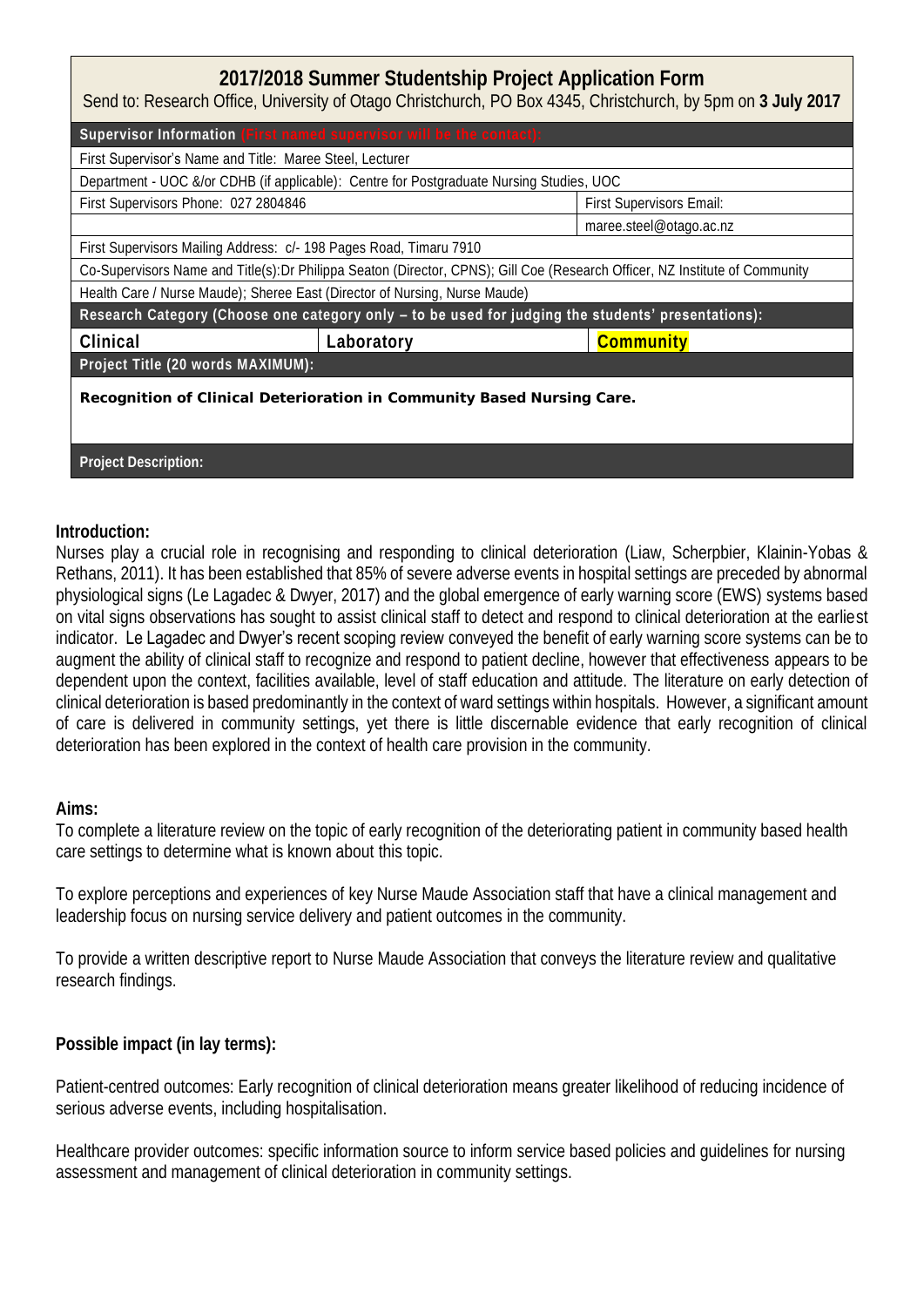## **Method:**

The methodology used will be a general qualitative descriptive design, with the use of semi-structured individual interviews. Sampling will be purposive, aiming to recruit five participants involved in clinical management and leadership of nursing service delivery at Nurse Maude Association. Interviews will be based upon 3-4 broad questions which will be developed from a literature review which will be completed at commencement of the research project. Interviews will be undertaken by the student researcher and one research supervisor. Interviews will be audio-recorded and transcribed verbatim. Data analysis will be conducted using a general inductive approach (Thomas 2006) and presented as themes with supporting participant quotes.

Ethical approval will be sought from the University of Otago Human Ethics Committee and the Nurse Maude Ethics Committee. Maori Consultation will also be undertaken via University of Otago, Christchurch and Nurse Maude Association processes. Interview data will be de-identified through use of pseudonyms. Data storage and disposal will occur in accordance with relevant University of Otago and Nurse Maude Association policies.